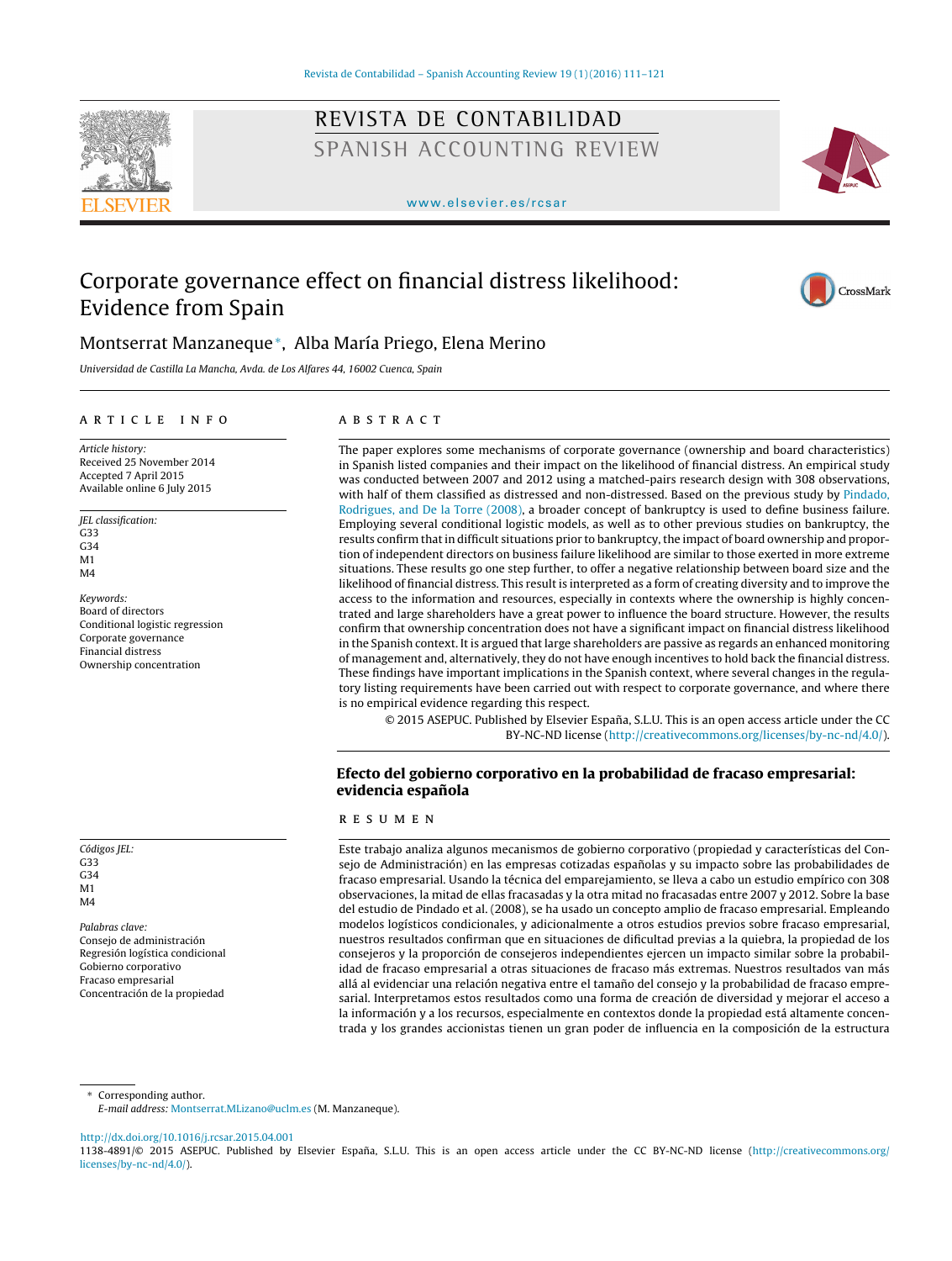del consejo. Sin embargo, los resultados confirman que la concentración de la propiedad no tiene un efecto significativo sobre la probabilidad de fracaso empresarial en el contexto español. Interpretamos que los accionistas mayoritarios son pasivos con respecto a una mayor vigilancia de la gestión y alterativamente, no tiene suficientes incentivos para frenar las dificultades financieras. Estos resultados tienen importantes implicaciones en el contexto español donde se han propuesto cambios en los requerimientos relativos al gobierno corporativo y donde no hay evidencia empírica a este respecto.

© 2015 ASEPUC. Publicado por Elsevier España, S.L.U. Este es un artículo Open Access bajo la licencia CC BY-NC-ND [\(http://creativecommons.org/licenses/by-nc-nd/4.0/\)](http://creativecommons.org/licenses/by-nc-nd/4.0/).

## **Introduction**

A retrospective analysis of the economic and financial crisis during 2007–2013 period highlights the important consequences of businesses' financial distress on stakeholders (i.e. financial creditors, managers, shareholders, investors, employees, government regulators and society in general). So, more than ever, the revision of financial distress prediction models and the development of models adapted to particular characteristics of countries have an important role in order to prevent and manage these situations. In this regard, the crisis has highlighted two important issues: (a) the inability of the agencies credit ratings, governments and financial creditors to anticipate and prevent firms' financial distress situations (Enron 2001 or Lehman Brothers 2008, among others); and (b) the importance of effectiveness of corporate governance mechanisms in crisis contexts ([Husson-Traore,](#page-10-0) [2009\).](#page-10-0)

The analysis of the causes of financial distress and the development of robust and stable models of financial distress prediction are far from a new issue. In fact, from 1960s the numerous financial distress or bankruptcy prediction models developed are an extension to seminal works of [Beaver](#page-9-0) [\(1966,](#page-9-0) [1968\),](#page-9-0) [Altman](#page-9-0) [\(1968,](#page-9-0) [1982\)](#page-9-0) or [Ohlson](#page-10-0) [\(1980\),](#page-10-0) among others. The empirical debate about financial distress has focused on explanation power of financial and accounting information [\(Altman,](#page-9-0) [1968,](#page-9-0) [1982;](#page-9-0) [Beaver,](#page-9-0) [1966,](#page-9-0) [1968;](#page-9-0) [Ohlson,](#page-9-0) [1980;](#page-9-0) [Zmijewski,](#page-9-0) [1984\)](#page-9-0) applying diverse statistical methods (linear discriminant analysis, logistic analysis, probit analysis). However, several researchers argue that economic and financial data alone do not provide sufficient predictive power of future insolvency, being therefore necessary to include variables representative of ownership and/or corporate governance characteristics in order to improve the predictive power of models [\(Chang,](#page-10-0) [2009;](#page-10-0) [Chen,](#page-10-0) [2008;](#page-10-0) [Deng](#page-10-0) [&](#page-10-0) [Wang,](#page-10-0) [2006;](#page-10-0) [Fich](#page-10-0) [&](#page-10-0) [Slezak,](#page-10-0) [2008;](#page-10-0) [Lee](#page-10-0) [&](#page-10-0) [Yeh,](#page-10-0) [2004;](#page-10-0) [Simpson](#page-10-0) [&](#page-10-0) [Gleason,](#page-10-0) [1999;](#page-10-0) [Wang](#page-10-0) [&](#page-10-0) [Deng,](#page-10-0) [2006\).](#page-10-0)

In fact, from 1980s there is a large body of literature that highlights the importance of corporate governance and its influence on the likelihood of financial distress or bankruptcy ([Chang,](#page-10-0) [2009;](#page-10-0) [Chaganti,](#page-10-0) [Mahajan,](#page-10-0) [&](#page-10-0) [Sharma,](#page-10-0) [1985;](#page-10-0) [Daily](#page-10-0) [&](#page-10-0) [Dalton,](#page-10-0) [1994a,b;](#page-10-0) [Deng](#page-10-0) [&](#page-10-0) [Wang,](#page-10-0) [2006;](#page-10-0) [Donker,](#page-10-0) [Santen,](#page-10-0) [&](#page-10-0) [Zahir,](#page-10-0) [2009;](#page-10-0) [Fich](#page-10-0) [&](#page-10-0) [Slezak,](#page-10-0) [2008;](#page-10-0) [Lajili](#page-10-0) [&](#page-10-0) [Zéghal,](#page-10-0) [2010\).](#page-10-0) This is explained, according to the postulates of Agency Theory, by the fact that conflict of interests on the relationship between management and other stakeholders, by delegating roles, is more severe in crisis because managers will choose a short-term strategy that results in higher private benefits, at the prospect of losing their jobs ([Donker](#page-10-0) et [al.,](#page-10-0) [2009\).](#page-10-0) This managers' behavior leads to an ethical conflict with shareholders because they prioritize their personal aims against the overall company objective, which is to maximize the value of shares and ensure the company survival in the future. Despite the extension of previous literature, it has been limited to certain context (U.S., Taiwan and China) and on bankruptcy or legal processes of financial distress (ex-post models). However, the corporate governance mechanisms, ethics codes and legal systems to control financial distress situations differ from one country to another, reasons why the extension of analysis to other geographic context and to other financial distress situations different to bankruptcy contributes to complement the existing literature. Particularly, the special characteristics of corporate governance in Spain (ownership concentration, unitary board system and voluntary good governance practices)likely raise serious agency conflicts in financial distress situations. In this sense, the analysis of relationship between corporate governance and companies' financial distress for Spain provides evidence for this type of contexts, where overall analysis of this issue is still lacking.

Accordingly, the development of corporate financial distress' explanation and forecast models, based on ownership, corporate governance and accounting variables, would make a significant contribution to financial and corporate governance literature. In this sense, the questions answered by this research are: Are the ownership concentration and directors' ownership affecting the likelihood of financial distress in Spain? Which of the board characteristics affect the financial distress likelihood in the Spanish market?

In order to answer these questions, the general objective of this work is to validate the relationship between corporate governance mechanisms (ownership and board characteristics) and the likelihood of financial distress for Spanish listed companies where overall analysis of this issue is still lacking. To this end, we used companies' data between 2007 and 2012, and applied conditional logistic regression analysis. Using an approximation to [Pindado,](#page-10-0) [Rodrigues,](#page-10-0) [and](#page-10-0) [De](#page-10-0) [la](#page-10-0) [Torre's](#page-10-0) [\(2008\)](#page-10-0) study, we considered a company as "distressed" when it meets some of the following conditions: (a) its earnings before interest and taxes, depreciation and amortization (EBITDA) are lower than its financial expenses for two consecutive years; and/or, (b) a fall in its market value occurs between two consecutive periods. So, we used a broad concept of business failure beyond the bankruptcy, previously recognized as indicators of business failure (see [Manzaneque](#page-10-0) [\(2006\)](#page-10-0) for a major revision), in order to overcome previous literature limitations on this question [\(Mora,](#page-10-0) [1994\).](#page-10-0)

Our study contributes to the literature in different ways. Previous literature analyzes the effect of corporate governance on firms' bankruptcy ([Deng](#page-10-0) [&](#page-10-0) [Wang,](#page-10-0) [2006;](#page-10-0) [Lajili](#page-10-0) [&](#page-10-0) [Zéghal,](#page-10-0) [2010;](#page-10-0) [Mangena](#page-10-0) [&](#page-10-0) [Chamisa,](#page-10-0) [2008\)](#page-10-0) and the obtained results document a negative and significant effect between board ownership and a strong corporate governance system on business failure likelihood. In the same line of the above studies, our results confirm that in difficult situation previous to bankruptcy, the roles of board ownership and board independence are similar to those exerted in more extreme situations as is the bankruptcy case. That is, following the Agency Theory assumptions, the ownership of directors and independence of board members, as factors that reduce principal-principal conflict ofinterests that arises between majority and minority shareholders and are common in concentrated contexts as the Spanish market, are important to reduce the likelihood of failure. Our results go one step further to offer a negative relationship between board size and the likelihood of financial distress. We interpret this result as a form of creative diversity and improve the access to the information and resources, especially in contexts where the ownership is highly concentrated and large shareholders have a great power to influence in the board structure. Moreover, regarding ownership structure, the results show that neither non-institutional nor institutional shareholders' ownership has any effect to reduce the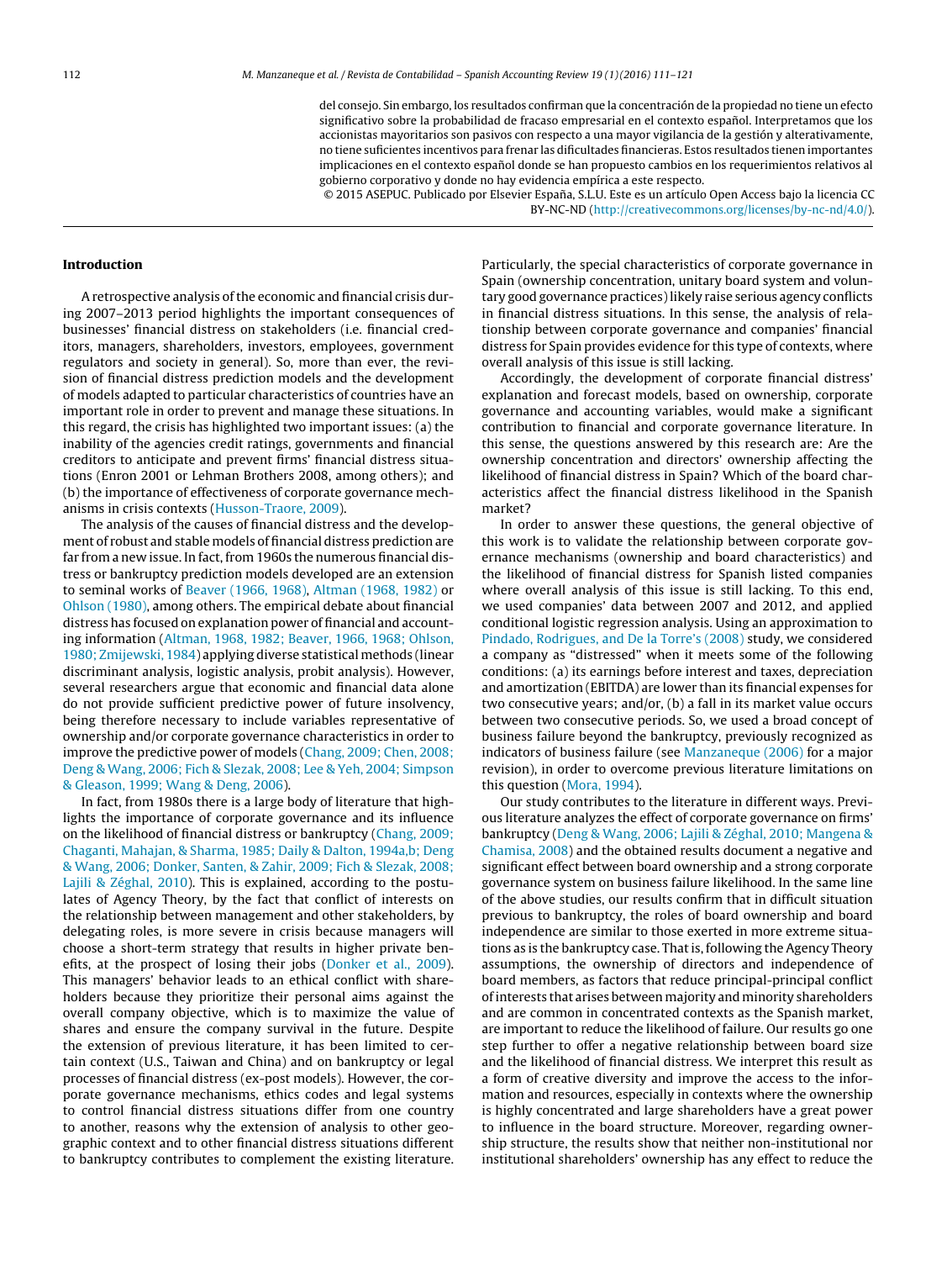<span id="page-2-0"></span>likelihood of business failure in the Spanish context. These results are contrary to those of previous literature that support a negative relationship between ownership concentration and business failure likelihood ([Donker](#page-10-0) et [al.,](#page-10-0) [2009;](#page-10-0) [Elloumi](#page-10-0) [&](#page-10-0) [Gueyie,](#page-10-0) [2001;](#page-10-0) [Mangena](#page-10-0) [&](#page-10-0) [Chamisa,](#page-10-0) [2008;](#page-10-0) [Parker,](#page-10-0) [Gary,](#page-10-0) [&](#page-10-0) [Howard,](#page-10-0) [2002\).](#page-10-0) We argue that dominant shareholders in a concentrated ownership context limit the role of board's ownership to control management risky decisions. These findings have important implication in the Spanish context, where several changes in the regulatory listing requirements have been carried out with respect to corporate governance and where there is no empirical evidence regarding this.

The rest of the article proceeds as follows: "Literature review and hypotheses development" section presents a review of previous literature about the research issue and describes our hypotheses; "Methodology" section describes the process followed for sample selection and data capture, the statistical methodology and the study model specification; "Results" section reports the results and further analysis; and, the final section includes the conclusions.

## **Corporate governance and financial distress. Literature review and hypotheses development**

The relationship between corporate governance and financial distress is a matter of interest to different stakeholders. Proof of this is the intense literature that has been developed on this subject and we refer this below.

## Ownership

The conflict of interests between management and other shareholders is more severe in financial distress situations. Management could make decisions aimed to obtain short-term personal benefits rather than to overcoming the financial distress, due to the insecurity of their jobs ([Donker](#page-10-0) et [al.,](#page-10-0) [2009\).](#page-10-0) Under these circumstances, the level of ownership of large shareholders and/or directors could contribute to reduce the management-shareholders conflict of interests.

The problems associated to ownership concentration (free ride and expropriation) have been widely discussed in previous literature [\(Claessens,](#page-10-0) [Djankov,](#page-10-0) [Fan,](#page-10-0) [&](#page-10-0) [Lang,](#page-10-0) [2002;](#page-10-0) [La](#page-10-0) [Porta,](#page-10-0) [Lopez](#page-10-0)de-Silanes, [Shleifer,](#page-10-0) [&](#page-10-0) [Vishny,](#page-10-0) [2000;](#page-10-0) [Shleifer](#page-10-0) [&](#page-10-0) [Vishny,](#page-10-0) [1986\).](#page-10-0) However, the situation is different when we analyze the effect of ownership concentration on corporate failure. In this situation, large shareholders could suffer great losses due to their participation in a financial distressed company. In this sense, they are expected to exercise an important monitoring function on opportunistic management behavior. In other words, large shareholders have sufficient incentives to maximize firm value by reducing information asymmetries and helping to overcome the agency problems and, ultimately, to the company recovery [\(Claessens](#page-10-0) et [al.,](#page-10-0) [2002\).](#page-10-0)

Contrarily, some studies argue that in concentrated context, as is the Spanish case, ownership concentration may create information asymmetries between large and minority shareholders [\(Jensen,](#page-10-0) [1993\).](#page-10-0) So, large shareholders may have influence on management and, therefore, guide it into their private benefit regardless of the interests of minority shareholders [\(La](#page-10-0) [Porta](#page-10-0) et [al.,](#page-10-0) [2000\).](#page-10-0) In this case, minority shareholders could suffer expropriation of their wealth, and consequently, financial distress' likelihood of companies will increase [\(Lee](#page-10-0) [&](#page-10-0) [Yeh,](#page-10-0) [2004\).](#page-10-0)

According to this, the effect of ownership concentration on financial distress likelihood is unclear. However, following [Lee](#page-10-0) [and](#page-10-0) [Yeh's](#page-10-0) [\(2004\)](#page-10-0) study in ownership concentration context we expect that greater ownership concentration increases the likelihood of financial distress [\(Donker](#page-10-0) et [al.,](#page-10-0) [2009;](#page-10-0) [Elloumi](#page-10-0) [&](#page-10-0) [Gueyie,](#page-10-0) [2001;](#page-10-0)

[Mangena](#page-10-0) [&](#page-10-0) [Chamisa,](#page-10-0) [2008;](#page-10-0) [Parker](#page-10-0) et [al.,](#page-10-0) [2002\).](#page-10-0) In other words, we analyze whether the ownership concentration increases the shareholders' problems to monitor management and the likelihood of financial distress:

**H1.** Firms with high ownership concentration have high likelihood of financial distress.

Along with this, some studies analyze the effect of institutional investors (banks, insurance firms, pension funds, mutual or trust funds) on firm survival. They point out their effectiveness as corporate governance mechanism to monitor management [\(Blair,](#page-9-0) [1995;](#page-9-0) [Daily,](#page-9-0) [1995\)](#page-9-0) and their focus on long-term performance rather than the short-term or annual term as management does ([Donker](#page-10-0) et [al.,](#page-10-0) [2009\).](#page-10-0) So, it is expected that in a concentrated ownership context, where other corporate governance mechanisms may be ineffective, the institutional investors take an active role to control the management. Contrarily, other authors point out lack of expertise of institutional investors to advising management [\(Gillan](#page-10-0) [&](#page-10-0) [Starks,](#page-10-0) [2000\)](#page-10-0) and their incentives to act passively against management when they have business relationships ([Donker](#page-10-0) et [al.,](#page-10-0) [2009\),](#page-10-0) as factors that can affect their monitoring effectiveness. According to these arguments, the empirical evidence is also mixed. [Daily](#page-10-0) [and](#page-10-0) [Dalton](#page-10-0) [\(1994b\),](#page-10-0) [Firth,](#page-10-0) [Chung,](#page-10-0) [and](#page-10-0) [Kim](#page-10-0) [\(2005\)](#page-10-0) and [Mangena](#page-10-0) [and](#page-10-0) [Chamisa](#page-10-0) (2008) found a negative relationship between institutional investors and financial distress likelihood. Contrarily, [Donker](#page-10-0) et [al.](#page-10-0) [\(2009\)](#page-10-0) report a positive association of both variables. Based on that, we investigate two alternative hypotheses regarding the impact of institutional ownership concentration on the likelihood of financial distress.

**H2a.** Firms with high institutional ownership concentration have less likelihood of financial distress.

**H2b.** Firms with high institutional ownership concentration have greater likelihood of financial distress.

Furthermore, following the arguments of convergence theory the participation of the board of directors in shareholding is also a powerful incentive to achieve the alignment of their interests with those of other shareholders [\(Shleifer](#page-10-0) [&](#page-10-0) [Vishny,](#page-10-0) [1997\),](#page-10-0) that is, max-imizing the value of shares. In this regard, [Jensen](#page-10-0) [\(1993\)](#page-10-0) argues that many business problems occur because the members of the board typically do not have large holdings of shares in the company where they work. This situation discourages managers to take decision in order to maximize the value of shares, negatively affecting the creation of business value. This argument is corroborated by the study of [Fich](#page-10-0) [and](#page-10-0) [Slezak](#page-10-0) [\(2008\)](#page-10-0) who reported a negative relatinship between the proportion of shares held by the board and the probability of business failure. At the same line, [Wang](#page-10-0) [and](#page-10-0) [Deng](#page-10-0) [\(2006\)](#page-10-0) and [Liu,](#page-10-0) [Uchida,](#page-10-0) [and](#page-10-0) [Yang](#page-10-0) [\(2012\)](#page-10-0) argue that management holding shares is linked to long-term value generation. So, on a sample of Chinese companies, they found that those firms with greater management's ownership had greater likelihood of survival in difficult situations. So, we hypothesize that:

**H3.** Firms withhighboardownershiphave less likelihoodoffinancial distress.

## Board of directors

The ability of the board to act efficiently has been regarded as a determinant of businesses' financial distress. So, weak or poor corporate governance increases the probability of opportunistic behavior of management or controlling shareholders to act in their own interest, extracting wealth from other shareholders [\(Johnson,](#page-10-0) [Boone,](#page-10-0) [Breach,](#page-10-0) [&](#page-10-0) [Friedman,](#page-10-0) [2000;](#page-10-0) [La](#page-10-0) [Porta](#page-10-0) et [al.,](#page-10-0) [2000\)](#page-10-0) and increasing the likelihood of financial distress. Consequently, the role of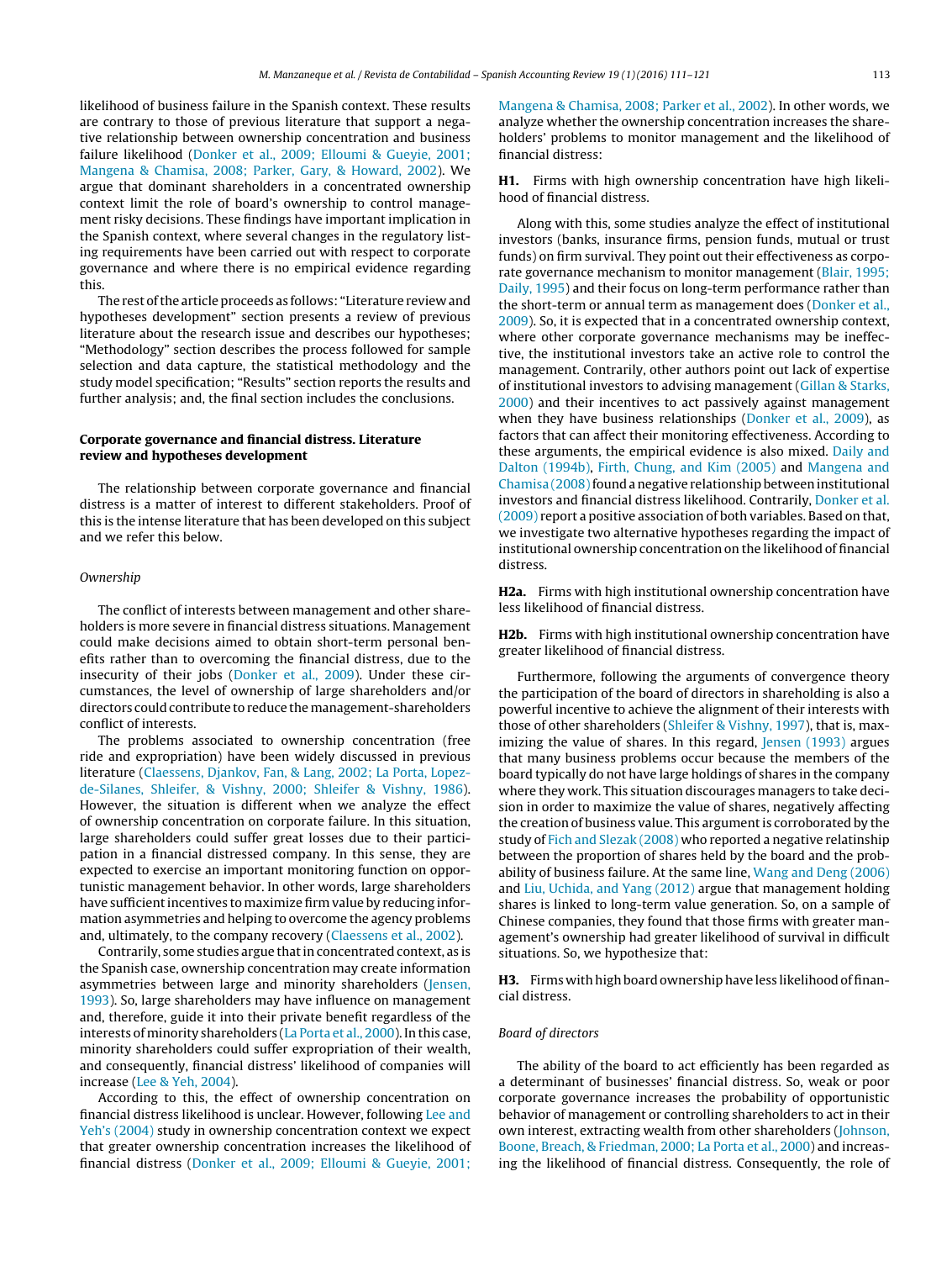<span id="page-3-0"></span>board composition and structure (board independence and board size) on business financial distress should be examined.

#### Board independence

The board independence is usually proxy through the separation of the roles of the Chairman and the Chief Executive Officer and the number of independent directors on the board.

Separation of the roles of the chairman and the chief executive officer. Some researches argue that the separation of the roles of the Chairman and the Chief Executive Officer is required to ensure the independence and effectiveness of the board [\(Baysinger](#page-9-0) [&](#page-9-0) [Hoskisson,](#page-9-0) [1990;](#page-9-0) [Jensen,](#page-9-0) [1993\)](#page-9-0) and consequently to increase the board monitoring effectiveness (monitoring hypothesis). Contrarily, other researches defend duality or accumulation of powers of two figures in a single person (CEO duality) in post to achieve strong leadership and control unit, facilitating the transmission of information, reducing coordination costs and avoiding the emergence of potential conflict of interests between the two positions ([Donalson](#page-10-0) [&](#page-10-0) [Davis,](#page-10-0) [1991;](#page-10-0) [Davis,](#page-10-0) [Choorman,](#page-10-0) [&](#page-10-0) [Donaldson,](#page-10-0) [1997\).](#page-10-0)

Regarding the relationship between duality and processes business failure, the results of empirical studies developed about are also diverse. [Daily](#page-10-0) [and](#page-10-0) [Dalton](#page-10-0) [\(1994b\)](#page-10-0) and [Simpson](#page-10-0) [and](#page-10-0) [Gleason](#page-10-0) [\(1999\)](#page-10-0) reported a positive relationship between the dual power and the probability of bankruptcy, and [Wang](#page-10-0) [and](#page-10-0) [Deng](#page-10-0) [\(2006\)](#page-10-0) find a positive relationship only in the case of public administrationcontrolled companies. By contrast, the results of [Simpson](#page-10-0) [and](#page-10-0) [Gleason](#page-10-0) [\(1999\)](#page-10-0) show a negative relationship between the accumulation of the figures of Chairman and CEO and the likelihood of incurring a situation of business failure. For its part, [Chaganti](#page-10-0) et [al.](#page-10-0) [\(1985\)](#page-10-0) found no relationship between these two factors. According to the monitoring hypothesis, we suggest that CEO duality increases the risk of financial distress.

**H4.** Firms with CEO duality have high likelihood of financial distress.

Number of independent directors. Agency theory advocates the independence of the board as a measure to ensure an adequate control over the management. Thus, the work of outside directors will be to monitor and control potential opportunism and avoid selfish behaviors of management so that their decisions are con-sistent with the interests of shareholders ([Fama](#page-10-0) [&](#page-10-0) [Jensen,](#page-10-0) [1983;](#page-10-0) [Jensen,](#page-10-0) [1993;](#page-10-0) [Jensen](#page-10-0) [&](#page-10-0) [Meckling,](#page-10-0) [1976\).](#page-10-0) Also, the presence of outside directors reduces the possible existence of information asymmetries and agency costs between shareholders and management ([Chang,](#page-10-0) [2009;](#page-10-0) [Daily,](#page-10-0) [1995;](#page-10-0) [Fich](#page-10-0) [&](#page-10-0) [Slezak,](#page-10-0) [2008\).](#page-10-0) Thus, empirical evidence [\(Brickley,](#page-9-0) [Coles,](#page-9-0) [&](#page-9-0) [Terry,](#page-9-0) [1994;](#page-9-0) [Weisbach,](#page-9-0) [1988\)](#page-9-0) shows that outside directors represent better the interests of the shareholders than inside directors. On the contrary, some authors argue that outside directors do not have the knowledge about the company and the sector, or do not have enough experience to perform their jobs well [\(Baysinger](#page-9-0) [&](#page-9-0) [Hoskisson,](#page-9-0) [1990;](#page-9-0) [Estes,](#page-9-0) [1980\).](#page-9-0)

Regarding the relationship between the presence of outside directors on the board and business failure, [Gueyie](#page-10-0) [and](#page-10-0) [Elloumi](#page-10-0) [\(2001\)](#page-10-0) and [Wang](#page-10-0) [and](#page-10-0) [Deng](#page-10-0) [\(2006\)](#page-10-0) conclude that firms with higher proportion of outside directors are less likely to fail due to the fact that they are more efficient in imposing the necessary measures to help overcome a possible failure situation [\(Fich](#page-10-0) [&](#page-10-0) [Slezak,](#page-10-0) [2008\).](#page-10-0) [Chang](#page-10-0) [\(2009\)](#page-10-0) also indicates that the presence of outside directors on the board, in the long term, generates the development of efficient activities that will detect and monitor the possible emergence of opportunistic behavior by the management in order to avoid business failure. Meanwhile, [Chaganti](#page-10-0) et [al.](#page-10-0) [\(1985\),](#page-10-0) [Simpson](#page-10-0) [and](#page-10-0) [Gleason](#page-10-0) [\(1999\)](#page-10-0) and [Lajili](#page-10-0) [and](#page-10-0) [Zéghal](#page-10-0) [\(2010\)](#page-10-0) find no relationship between the proportion of outside directors on the board and business failure. According to the agency theory, we hypothesize that the proportion of independent directors is negatively related to financial distress.

**H5.** Firms with high proportion ofindependent directors have less likelihood of financial distress.

## Board size

In this regard, in the previous literature, there are two different perspectives. On the one hand, previous studies [\(Chaganti](#page-10-0) et [al.,](#page-10-0) [1985;](#page-10-0) [Goodstein,](#page-10-0) [Gautam,](#page-10-0) [&](#page-10-0) [Boeker,](#page-10-0) [1994;](#page-10-0) [Judge](#page-10-0) [&](#page-10-0) [Zeithaml,](#page-10-0) [1992;](#page-10-0) [Yemarck,](#page-10-0) [1996\)](#page-10-0) have revealed some problems related to the size of the board. In this sense, larger board may have problems with balance, resulting in greater discretion of its members to meet their particular interests to the detriment of the general interest of the company [\(Chaganti](#page-10-0) et [al.,](#page-10-0) [1985\),](#page-10-0) involvement in issues business strategy of its members, something that would adversely affect business performance [\(Judge](#page-10-0) [&](#page-10-0) [Zeithaml,](#page-10-0) [1992;](#page-10-0) [Yemarck,](#page-10-0) [1996\),](#page-10-0) or lack of effectiveness when turbulent economic environments requires a change in strategic direction [\(Goodstein](#page-10-0) et [al.,](#page-10-0) [1994\).](#page-10-0) From this point of view, smaller boards and larger percentage of independent or outside directors are more effective in the implementation of mechanisms for corporate control [\(Jensen,](#page-10-0) [1993\),](#page-10-0) thereby decreasing the chances of the company to achieve unstable economic and financial situations ([Fich](#page-10-0) [&](#page-10-0) [Slezak,](#page-10-0) [2008\).](#page-10-0)

Moreover, in contrast to above studies, the resource dependence theory argues that larger boards offer various advantages associated with the company's ability to access the resources and information held by the directors and that might be needed to achieve the business objectives [\(Pearce](#page-10-0) [&](#page-10-0) [Zahra,](#page-10-0) [1992;](#page-10-0) [Pfeffer,](#page-10-0) [1972\).](#page-10-0) From this perspective, the size of the board would be negatively associated with the likelihood of business failure.

Accordingly, two different hypotheses have been tested:

**H6a.** Firms with high board size have less likelihood of financial distress.

**H6b.** Firms with high board size have greater likelihood of financial distress.

## **Methodology**

#### Sample selection and data

In order to test the hypotheses proposed, we collected data from the Spanish listed companies excluding financial companies, due to the different features that these businesses have in relation to the regulatory standards, financial reporting standards and compliance (Manzaneque, Merino, [&](#page-10-0) [Banegas,](#page-10-0) 2011a; Manzaneque, [Merino,](#page-10-0) [&](#page-10-0) [Banegas,](#page-10-0) [2011b;](#page-10-0) [Merino,](#page-10-0) [Manzaneque,](#page-10-0) [&](#page-10-0) [Banegas,](#page-10-0) [2012\).](#page-10-0) We studied the time period from 2007 to 2012, for two reasons: first, there were a large percentage of companies which published their Annual Report in all of those years, and, second, we found more companies which had more economic and financial problems during this period. We used a matched-pairs research design [\(Elloumi](#page-10-0) [&](#page-10-0) [Gueyie,](#page-10-0) [2001;](#page-10-0) [Hosmer](#page-10-0) [&](#page-10-0) [Lemeshow,](#page-10-0) [1989;](#page-10-0) [Mangena](#page-10-0) [&](#page-10-0) [Chamisa,](#page-10-0) [2008;](#page-10-0) [Peasnell,](#page-10-0) [Pope,](#page-10-0) [&](#page-10-0) [Young,](#page-10-0) [2001\)](#page-10-0) for constructing our sample. We took all the firms that had a financial distress situation for the period 2007–2012 and identified 164 observations (firm/year) as financial distressed with complete corporate governance and financial data. According to the prior literature, each of these financial distress observations was matched with not financial distressed observations which have a similar size (total asset), same industry and the same accounting period [\(Beasley,](#page-9-0) [1996;](#page-9-0)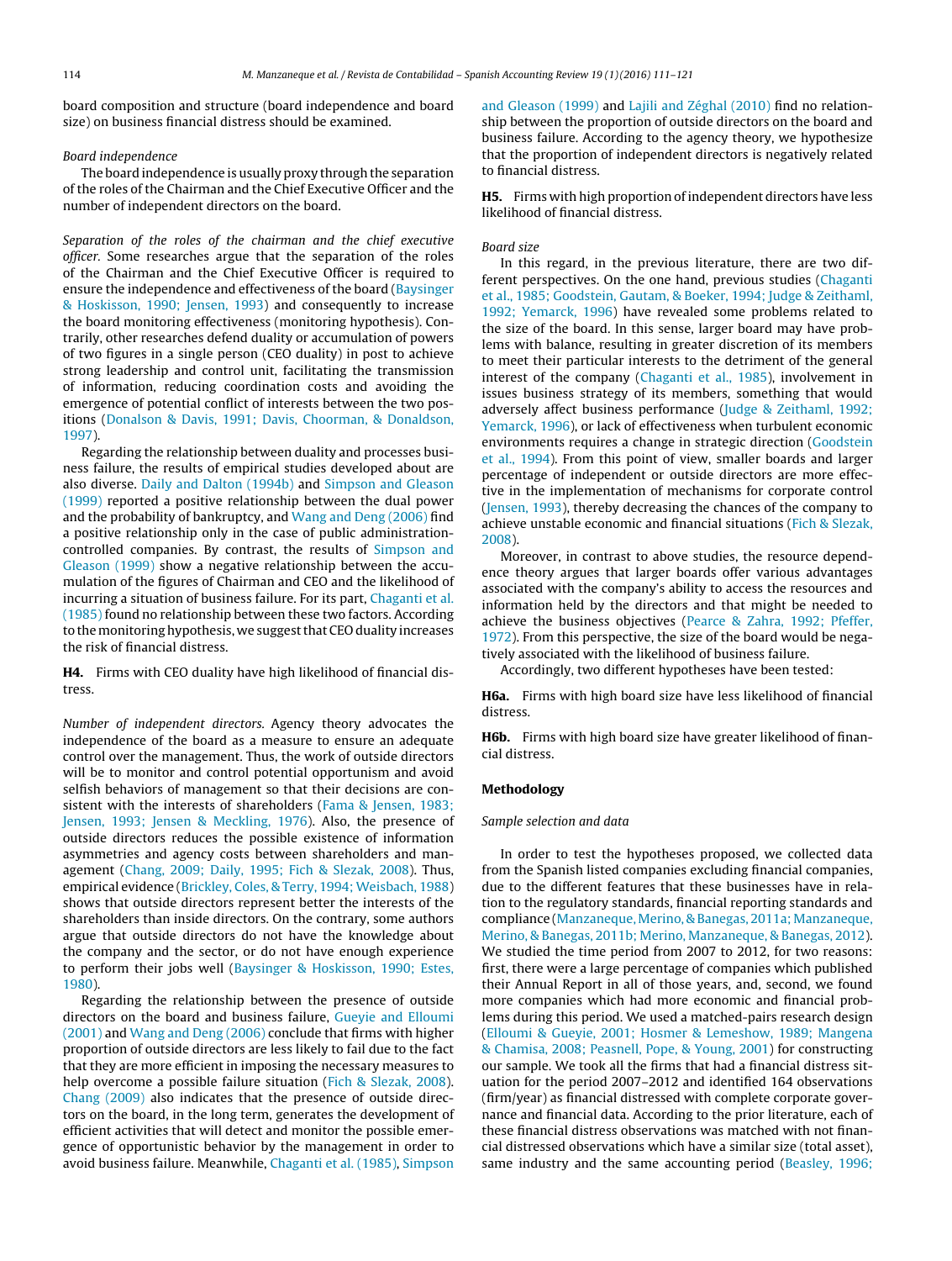[Mangena](#page-9-0) [&](#page-9-0) [Chamisa,](#page-9-0) [2008;](#page-9-0) [Peasnell](#page-9-0) et [al.,](#page-9-0) [2001\).](#page-9-0) We removed 10 financial distress observations because no appropriate matching were found. The matching procedure resulted in a final sample of 308 paired observations where 154 are distressed and 154 nondistressed. We also conducted a paired t-test whose results show a correct matching-pair. The sample is representative of population because it collects a wide range of Spanish listed companies (see Tables 1 and 2).

Also, we have estimated the maximum allowable error for a finite population test. The maximum error is small ( $e$ =4.6%,  $\alpha$  = 95%) leading to the consideration that the sample is representative of the population.

Spanish context has been chosen due to specific characteristics of corporate governance system in Spain: (1) is an example of ownership concentration and thus serves as a reference for analyzing the power of large shareholders in situations of financial distress [\(Claessens](#page-10-0) et [al.,](#page-10-0) [2002;](#page-10-0) [Donker](#page-10-0) et [al.,](#page-10-0) [2009\);](#page-10-0) (2) follows a "unitary board system" where both executive and non-executive directors are included in only one board (Board of Directors), so the level of independence to ensure the effectiveness of this organ is important; and (3) corporate governance practices are based on voluntary codes of conduct. Furthermore, it is an important context due to the increasing political pressure to encourage the level of corporate governance system efficiency and to be adjusted to the requirements and recommendations of the European Union on this issue.

The information about financial data has been taken from the Annual Accounts and the corporate governance information (ownership and board characteristics) from the Corporate Governance Annual Report. This information is available on the National Stock Exchange Commission (CNMV, Spain) web page.

Financial distress is defined as the lack of company's capacity to satisfy its financial obligations [\(Grice](#page-10-0) [&](#page-10-0) [Dugan,](#page-10-0) [2001;](#page-10-0) [Grice](#page-10-0) [&](#page-10-0) [Ingram,](#page-10-0) [2001;](#page-10-0) [Pindado](#page-10-0) et [al.,](#page-10-0) [2008\).](#page-10-0) Thus, using an approximation of the [Pindado](#page-10-0) et [al.](#page-10-0) [\(2008,](#page-10-0) [997\)](#page-10-0) concept of business failure, we consider as financial distress companies those that meet some of the following conditions: (1) its earnings before interest and taxes depreciation and amortization (EBITDA) are lower than its financial expenses for two consecutive years; and/or (2) a fall in its market value occurs between two consecutive periods. Other previous studies on business failure have used those proxies (see [Manzaneque](#page-10-0) [\(2006\)](#page-10-0) for a major revision). Under this approach, we have constructed a binary dependent variable that takes the value 1 if the company meets one of the above criteria and 0 otherwise.

As independent variables, and following the previously exposed theoretical and empirical approaches, we use five independent variables related to ownership and board composition and structure: ownership concentration (OWNERSIG), board ownership (OWNERD), CEO Duality (CEOD), proportion of independent directors (PID) and board size (BS). These variables are described in [Table](#page-5-0) 3 .

## Test specification

Conditional logistic regression analysis is applied to estimate the financial distress likelihood. Following [Mangena](#page-10-0) [and](#page-10-0) [Chamisa](#page-10-0) [\(2008\)](#page-10-0) we applied this methodology for two main reasons: (a) the conditional logistic regression overcomes the limitations of ordinary least squares (OLS) to estimate the parameters when the dependent variable is dichotomous, as is the case [\(Hosmer](#page-10-0) [and](#page-10-0) [Lemeshow,](#page-10-0) [1989;](#page-10-0) [Tabachnick](#page-10-0) [and](#page-10-0) [Fidell,](#page-10-0) [1996\);](#page-10-0) and (b) this methodology preserves the marched character of the sample ([Hosmer](#page-10-0) [and](#page-10-0) [Lemeshow,](#page-10-0) [1989\).](#page-10-0)

Following [Pindado](#page-10-0) et [al.'s,](#page-10-0) [\(2008\)](#page-10-0) [model](#page-10-0) , which includes only financial variables (profitability, financial expenses and retained

|                                                 |    | computerized trading<br>Listed companies on<br>the Spanish<br>system |                |                                  |                |                         |                |                                          | ample |                                 |   |           |          |                                     |
|-------------------------------------------------|----|----------------------------------------------------------------------|----------------|----------------------------------|----------------|-------------------------|----------------|------------------------------------------|-------|---------------------------------|---|-----------|----------|-------------------------------------|
|                                                 |    | $\frac{8}{3}$                                                        |                | 2007                             |                | 2008                    |                | 2009                                     |       | 2010                            |   | 2011      |          |                                     |
|                                                 |    |                                                                      |                | ×                                | z              | $\frac{8}{3}$           | $\geq$         | $\frac{8}{3}$                            | z     | $\approx$                       | z | $\approx$ |          | $\frac{2012}{8}$                    |
| Oil and energy                                  |    | 14.47                                                                |                | 0.34                             |                | 15.79                   |                | 11.11                                    |       | 10.71                           |   |           |          |                                     |
| Basic materials, manufacturing and construction |    | 29.56                                                                | $\overline{6}$ |                                  |                |                         | $\infty$       |                                          |       |                                 |   |           |          |                                     |
| Consumer goods                                  |    | 29.56                                                                | $\approx$      | 27.59<br>31.03<br>20.69<br>10.35 | $\overline{2}$ | 26.32<br>31.58<br>10.53 | $\overline{4}$ | $33.33$<br>$25.93$<br>$14.81$<br>$14.81$ |       | $30.36$ $30.36$ $30.29$ $14.29$ |   | 25        | $\infty$ | 12.03<br>29.03.13.09<br>29.04.12.12 |
| Consumer services                               | 29 | 18.24                                                                | $\overline{C}$ |                                  |                |                         |                |                                          |       |                                 |   |           |          |                                     |
| Technology and telecommunications               |    | 8.18                                                                 |                |                                  |                | 15.79                   |                |                                          |       |                                 |   |           |          |                                     |

**Table 1**

Composition of the population and sample firms according to the industry type.

Composition of the population and sample firms according to the industry type.

Source: Authors' own. Source: Authors' own.

Total

The table summarizes the frequency and percentage of each industrial sector on the population (listed companies on the Spanish computerized trading system, SIBE) and on the sample. Data about population have been retrieved The table summarizes the frequency and percentage of each industrial sector on the population (listed companies on the Spanish computerized trading system, SIBE) and on the sample. Data about population have been retrieved from http://www.bolsamadrid.es from [http://www.bolsamadrid.es.](http://www.bolsamadrid.es/)

 $\frac{8}{36}$ 

 $\overline{0}$ 

58

 $\overline{0}$ 

**159** 

 $\overline{0}$ 

 $\overline{00}$ 

62

 $\infty$ 

 $\overline{0}$ 

 $00$ 

56

 $\infty$ 

54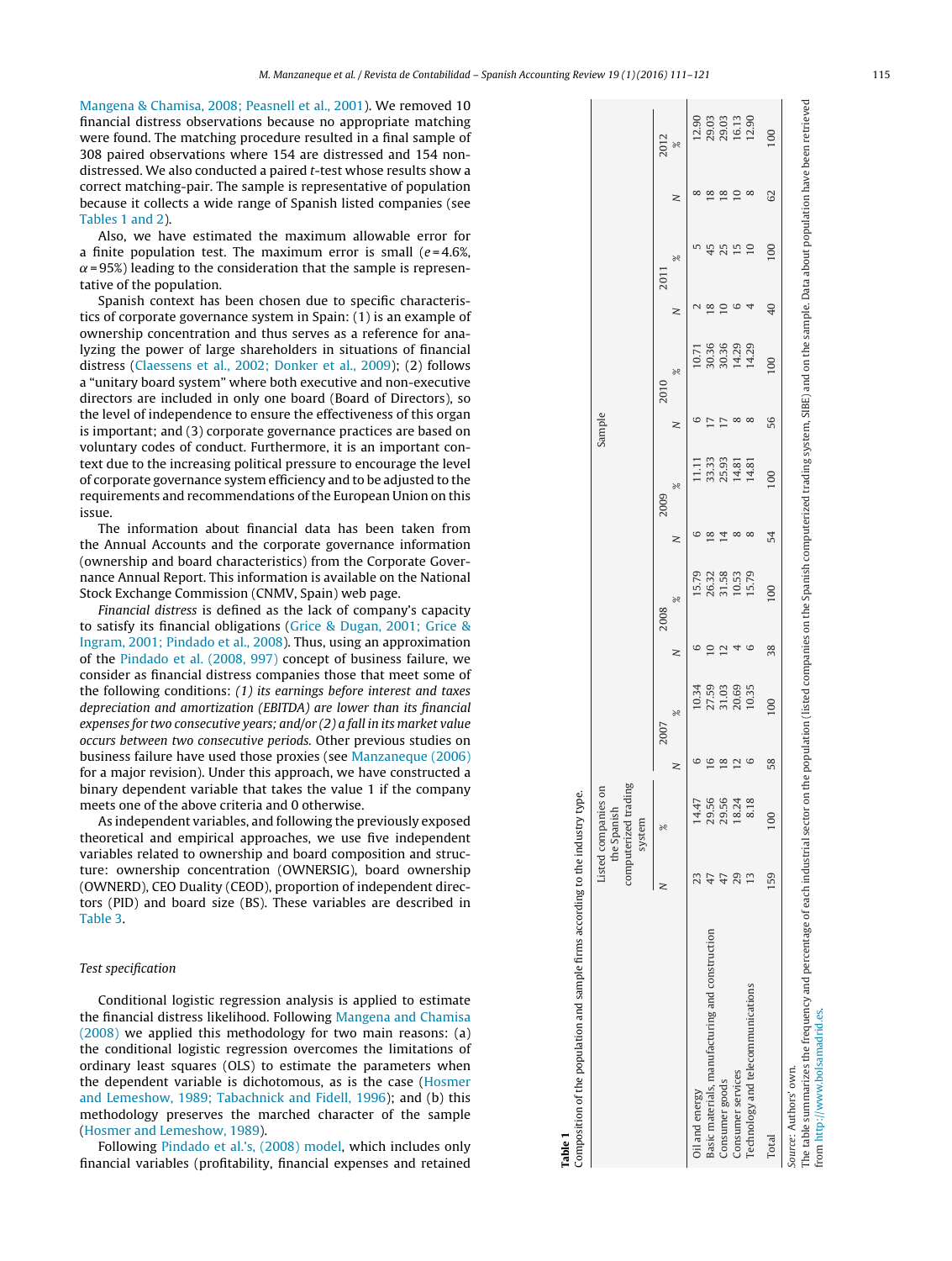## <span id="page-5-0"></span>**Table 2**

Sample distribution by year.

|                                                  |          |          |          |          |          |          |          | Sample distribution by year |          |          |          |          |            |          |
|--------------------------------------------------|----------|----------|----------|----------|----------|----------|----------|-----------------------------|----------|----------|----------|----------|------------|----------|
|                                                  |          | 2007     |          | 2008     |          | 2009     |          | 2010                        |          | 2011     |          | 2012     |            | Total    |
|                                                  | N        | %        | N        | %        | N        | %        | N        | %                           | N        | %        | N        | %        | Ν          | %        |
| Non-distressed companies<br>Distressed companies | 29<br>29 | 50<br>50 | 19<br>19 | 50<br>50 | 27<br>27 | 50<br>50 | 28<br>28 | 50<br>50                    | 20<br>20 | 50<br>50 | 31<br>31 | 50<br>50 | 154<br>154 | 50<br>50 |
|                                                  | 58       | 100      | 38       | 100      | 54       | 100      | 56       | 100                         | 40       | 100      | 62       | 100      | 308        | 100      |

Source: Authors' own.

The table summarizes the frequency and percentage of non-distressed and distressed companies on the sample along the study period.

#### **Table 3**

Definition and expected signs variables.

|                                  | Definition                                                                                                                 | Abbreviation      | <b>Expected signs</b> |
|----------------------------------|----------------------------------------------------------------------------------------------------------------------------|-------------------|-----------------------|
| Dependent variable               |                                                                                                                            |                   |                       |
| Financial distress               | Variable dummy which takes value 1 when company is                                                                         | <b>FD</b>         |                       |
|                                  | financial distress and 0, otherwise.                                                                                       |                   |                       |
|                                  | We consider a company as "distressed" when meets some of                                                                   |                   |                       |
|                                  | the following conditions: (a) its earnings before interest and                                                             |                   |                       |
|                                  | taxes depreciation and amortization (EBITDA) are lower than                                                                |                   |                       |
|                                  | its financial expenses for two consecutive years; and/or, (b) a<br>fall in its market value occurs between two consecutive |                   |                       |
|                                  | periods.                                                                                                                   |                   |                       |
| <b>Independent variables</b>     |                                                                                                                            |                   |                       |
| Economic and financial variables |                                                                                                                            |                   |                       |
| Profitability                    | Earnings before interest and taxes to total assets on the                                                                  | <b>PROF</b>       |                       |
|                                  | beginning of the period ( $EBIT_t/RTA_{t-1}$ )                                                                             |                   |                       |
| Financial expenses               | Financial expenses to total assets on the beginning of the                                                                 | <b>FE</b>         | $+$                   |
|                                  | period ( $FE_t/RTA_{t-1}$ )                                                                                                |                   |                       |
| Retained earnings                | Total reinvested earnings or losses of a firm over its entire life                                                         | <b>RE</b>         |                       |
|                                  | to total assets on the beginning of the period ( $RE_{t-1}/RTA_{t-1}$ )                                                    |                   |                       |
| Corporate governance variables   |                                                                                                                            |                   |                       |
| Ownership variables              |                                                                                                                            |                   | $+$                   |
| Ownership concentration          | Percentage of shares owned by large shareholders (large<br>shareholders are those that owns three percent or more of       | <b>OWNERSIG</b>   |                       |
|                                  | shares)                                                                                                                    |                   |                       |
| Institutional ownership          | Percentage of shares owned by institutional large shareholders                                                             | <b>OWNERSIG 1</b> | $+/-$                 |
| concentration                    | (large shareholders are those that owns three percent or more                                                              |                   |                       |
|                                  | of shares)                                                                                                                 |                   |                       |
| Non-institutional ownership      | Percentage of shares owned by non-institutional large                                                                      | <b>OWNERSIG 2</b> | $+/-$                 |
| concentration                    | shareholders (large shareholders are those that owns three                                                                 |                   |                       |
|                                  | percent or more of shares)                                                                                                 |                   |                       |
| Board ownership                  | Proportion of shares owned by the board of directors                                                                       | <b>OWNERD</b>     |                       |
| Board characteristics variables  |                                                                                                                            |                   |                       |
| CEO duality                      | Dummy variable which takes value 1 when both roles are held                                                                | <b>CEOD</b>       | $+$                   |
|                                  | by the same person and 0, when they are not                                                                                |                   |                       |
| Independent directors            | Proportion of independent outside directors on the board of<br>directors                                                   | <b>PID</b>        |                       |
| Board size                       | Number of members in the board of directors                                                                                | <b>BS</b>         | $+/-$                 |
| <b>Match variables</b>           |                                                                                                                            |                   |                       |
| Firm size                        | Corporate size measured by the logarithm of total assets                                                                   | LOGTA             |                       |
| Industry                         | 1. Oil and energy                                                                                                          | <b>INDUSTRY</b>   |                       |
|                                  | 2. Basic materials, manufacturing and construction                                                                         |                   |                       |
|                                  | 3. Consumer goods                                                                                                          |                   |                       |
|                                  | 4. Consumer services                                                                                                       |                   |                       |
|                                  | 5. Technology and telecommunications                                                                                       |                   |                       |

Source: Authors' own.

expenses) our econometric model includes corporate governance too and it is expressed as follows (Model 1):

$$
FD = \beta_0 + \beta_1 EBIT_{it}/RTA_{it-1} + \beta_2 FE_{it}/RTA_{it-1} + \beta_3 RE_{it}/RTA_{it-1} + \beta_4 OWNERSIG_{it} +
$$
\n(1)

$$
\beta_5 \text{OWNERD}_{it} + \beta_6 \text{CEOD}_{it} + \beta_7 \text{PID}_{it} + \beta_8 \text{BS}_{it} + d_t + n_i + u_{it}
$$

where: FD = Financial distress (measured as a dummy variable coded one if firm was considered as distressed and zero in other case);  $EBIT_t/RTA_{t-1}$  = Profitability (earnings before interest and taxes to total assets on the beginning of the period);

 $FE_t/RTA_{t-1}$  = Financial expenses (to total assets on the beginning of the period);  $RE_{it}/RTA_{t-1}$  = Retained earnings (total reinvested earnings or losses of a firm over its entire life to total assets on the beginning of the period); OWNERSI $G_t$  = Ownership concentration (measured as the percentage of shares owned by shareholders with at least 3% holding); OWNERD $<sub>t</sub>$  = Board ownership (measured as</sub> the percentage of shares owned by members of the board of directors);  $\text{CEOD}_t$  = CEO duality (measured as a dummy variable which takes value 1 when chair and Chief Executive Officer are the same person and 0, when they are not);  $PID_t =$ Proportion of independent outside directors on the number of members in the board of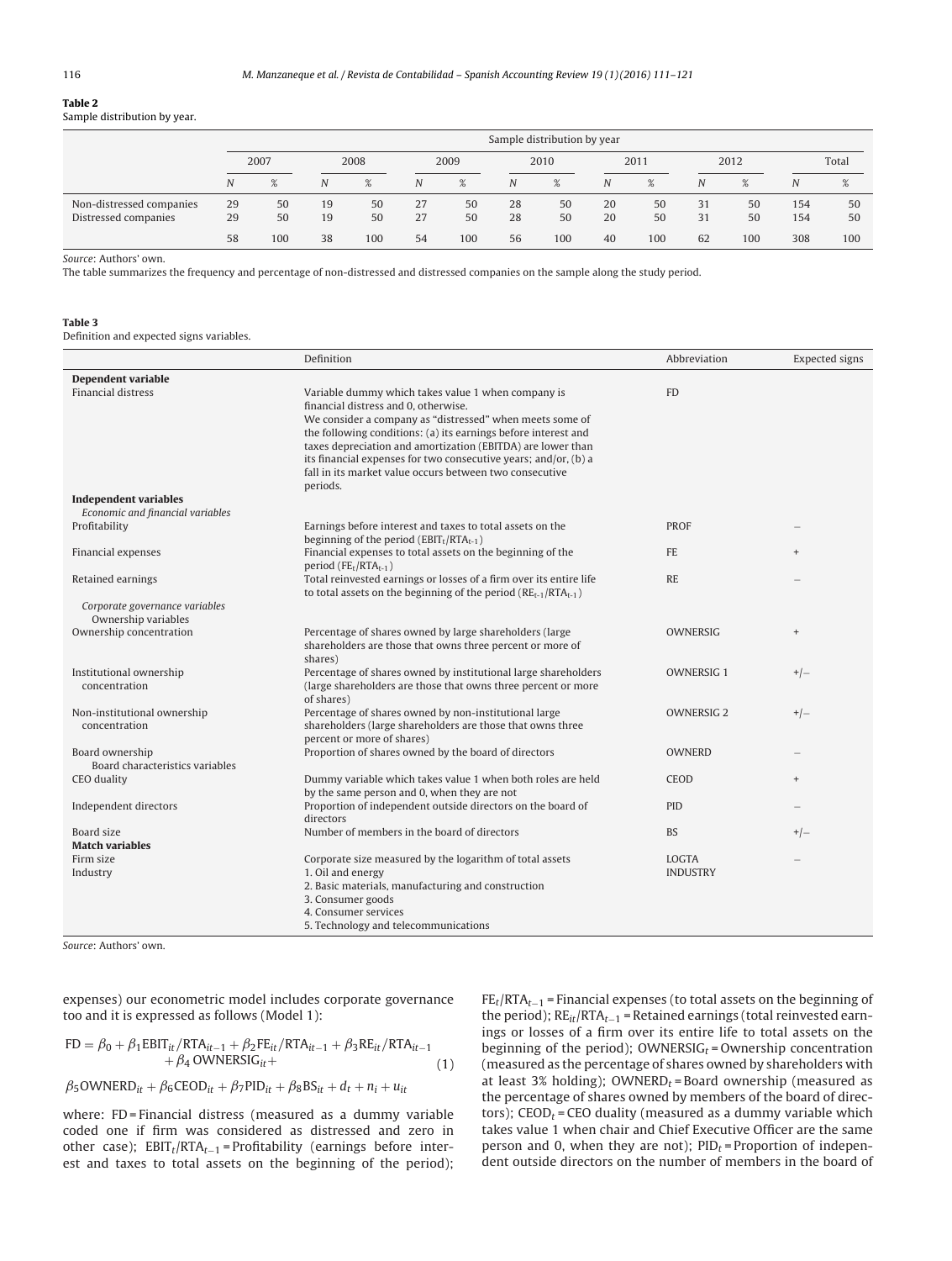#### **Table 4**

Sample statistics summary.

| Variable                         | Mean               | Median           | 25 <sub>th</sub> | 75th  | Std. dev. |
|----------------------------------|--------------------|------------------|------------------|-------|-----------|
| Economic and financial variables |                    |                  |                  |       |           |
| <b>PROF</b>                      | 0.051              | 0.030            | $-0.003$         | 0.086 | 0.113     |
| <b>FE</b>                        | 0.020              | 0.014            | 0.005            | 0.029 | 0.021     |
| <b>RE</b>                        | 0.371              | 0.250            | 0.089            | 0.603 | 0.402     |
| Corporate governance variables   |                    |                  |                  |       |           |
| OWNERSIG                         | 0.460              | 0.444            | 0.200            | 0.652 | 0.332     |
| <b>OWNERSIG1</b>                 | 0.207              | 0.143            | 0.042            | 0.313 | 0.204     |
| <b>OWNERSIG 2</b>                | 0.252              | 0.143            | 0.042            | 0.313 | 0.293     |
| <b>OWNERD</b>                    | 0.231              | 0.139            | 0.009            | 0.432 | 0.240     |
| <b>PID</b>                       | 0.344              | 0.333            | 0.235            | 0.458 | 0.181     |
| <b>BS</b>                        | 11.500             | 11               | 9                | 14    | 3.370     |
| Companies                        |                    |                  |                  |       |           |
| <b>CEOD</b>                      | Coded 1<br>Coded 0 | 62.00%<br>38.00% |                  |       |           |

Source: Authors' own.

The table summarizes the mean, median, percentile 25th, percentile 75th and standard deviation for entire sample. Variables are described in [Table](#page-5-0) 3.

directors;  $BS_t = Board$  size (measured as the number of members in the board of directors);  $d_t$  = Time effect;  $n_i$  = Individual effect;  $u_{it}$  = Random disturbance.

Also, we re-estimate the model with the split of OWNERSIG variable into institutional (OWNERSIG 1) and non-institutional ownership concentration (OWNERSIG 2) (Model 2) with the objective of studying the impact of institutional investors ownership concentration on the likelihood of financial distress.

#### **Results**

## Descriptive analysis and univariate test

Table 4 presents the summary descriptive statistics variables for the entire sample in order to analyze its characteristics. [Table](#page-7-0) 5 provides the main statistics for both groups (distress and non-distressed observations) and the test of mean differences significance.

The results in Table 4 indicate that large shareholders control 46% of the shares, which means a concentrate ownership environment. At the same time, the great board ownership is noteworthy (23%), which indicates the alignment of interests between ownership and board of directors according to the convergence theory. Institutional and non-institutional investors have a similar mean participation in both shareholding (OWNERSIG 1, 0.207; OWNER-SIG 2, 0.252). Regarding board composition variables, the results indicate that the mean proportion of independent directors is around 34% of total board members and its mean size is around 12 members. The CEO duality occurs in the 62% of the analyzed companies.

[Table](#page-7-0) 5 reports descriptive statistics for distressed and nondistressed companies. Distressed companies tend to have smaller profitability – mean (median) of 2% (1%) compared with 8% (6%) – and retained earnings – mean (median) of 34% (21%) compared with 40% (28%) – than non-distressed companies. Contrarily, and according to the expected, distressed companies have more financial expenses, with a mean (median) of  $2.3\%$  (1.7%) compared to 1.7% (1%) for non-distressed companies. For corporate governance variables related to ownership, the results reveal a lower proportion of shares owned by large shareholders for non-distressed companies, with a mean (median) of 42% (39%) compared to 50% (48%) for distressed companies. By contrast, the board of directors' ownership is greater for non-distressed companies with a mean (median) of 25% (15%) and 22% (13%), respectively. Regarding the participation of institutional and non-institutional investor, only the participation of non-institutional large shareholders is significant and greater for distressed companies (distressed companies OWNERSHIG 2 mean, 0.283; non-distressed companies OWNERSHIG 2 mean, 0.221). As for the variables related to board structure, the non-distressed companies tend to have more independent board (36.3% of member of the board), with a slightly large size (near to 12 members) and where they are more likely to have a same person as CEO and chairman (64.29%), than distressed companies (32.4% of independent member of the board, a mean board size of 11 members and CEO duality in 59.74% of cases).

The  $t$  test indicates that there are systematic differences between the distressed and non-distressed companies with respect to Profitability (PROF), Financial expenses (FE), Retained earning (RE), Ownership concentration (OWNERSIG), Non-institutional ownership concentration (OWNERSHIG 2), and proportion of independent directors (PID).

Additionally, we examine the multicollinearity between the independent variables through the Spearman's rho correlations (see [Table](#page-7-0) 6). The results allow us to rule out the possible existence ofmulticollinearity between the variables in the studiedmodel, and its consequences on the regression analysis, because although there are some significant correlations all are below 0.4 ([Tabachnick](#page-10-0) [and](#page-10-0) [Fidell,](#page-10-0) [1996\).](#page-10-0)

## Conditional logistic regression. Results

[Table](#page-8-0) 7 presents the results obtained after the application of the conditional logistic-regression analysis. Two main models are presented (Models 1 and 2). In Model 1 we test the influence of economic and financial variables and corporate governance variables on the likelihood of financial distress. In Model 2 we re-estimate the above model with the split of ownership concentration variable into institutional and non-institutional investors participation in shareholding.

The results of Model 1 support the hypothesis of relationship between financial distress likelihood and board ownership (OWN-ERD), proportion of independent directors (PID) and board size  $(BS)$ 

The coefficient indicates that board ownership (OWNERD) has a negative influence on financial distress likelihood, which is consistent with the findings of [Deng](#page-10-0) [and](#page-10-0) [Wang](#page-10-0) [\(2006\)](#page-10-0) for the Chinese market or [Karamanou](#page-10-0) [and](#page-10-0) [Vafeas](#page-10-0) [\(2005\)](#page-10-0) although contradicting that obtained by [Mangena](#page-10-0) [and](#page-10-0) [Chamisa](#page-10-0) [\(2008\).](#page-10-0) According to this result, ownership of shares by board members could be an appropriate measure of corporate governance in order to control the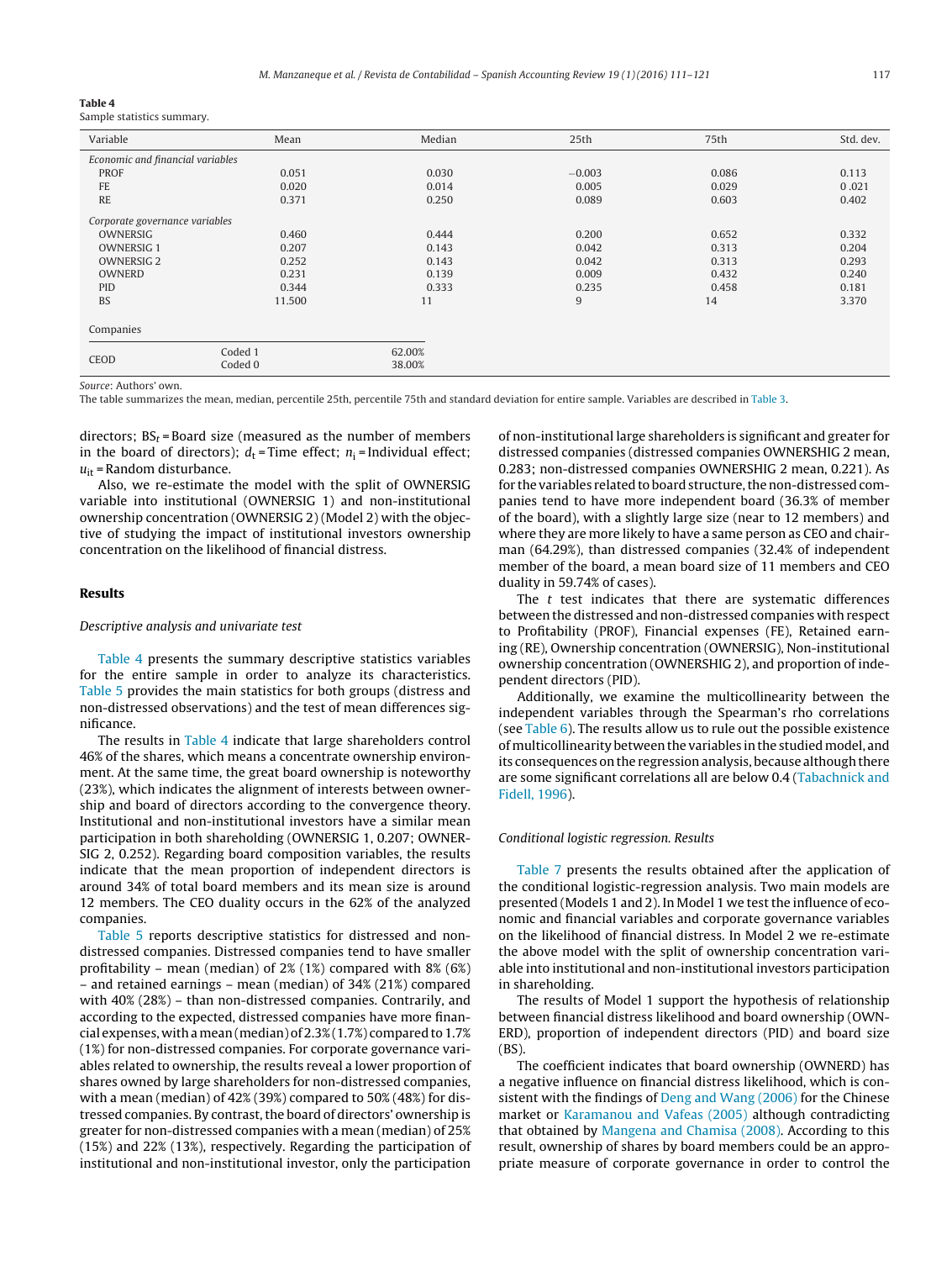## <span id="page-7-0"></span>**Table 5**

Mean comparison test for distressed and non-distressed companies.

| Variables                                              |                    |        | Distressed companies |                      |           |        |                          | Non-distressed companies |        |           | Test Z-value         |
|--------------------------------------------------------|--------------------|--------|----------------------|----------------------|-----------|--------|--------------------------|--------------------------|--------|-----------|----------------------|
|                                                        | Mean               | Median | 25th                 | 75th                 | Std. dev. | Mean   | Median                   | 25th                     | 75th   | Std. dev. |                      |
| Economic and financial variables                       |                    |        |                      |                      |           |        |                          |                          |        |           |                      |
| <b>PROF</b>                                            | 0.021              | 0.008  | $-0.012$             | 0.053                | 0.104     | 0.081  | 0.057                    | 0.011                    | 0.101  | 0.113     | $5.64***$            |
| FE                                                     | 0.023              | 0.017  | 0.006                | 0.031                | 0.024     | 0.017  | 0.010                    | 0.004                    | 0.025  | 0.017     | $-2.50^{\degree}$    |
| <b>RE</b>                                              | 0.342              | 0.209  | 0.079                | 0.584                | 0.378     | 0.399  | 0.276                    | 0.132                    | 0.603  | 0.425     | $1.70^{\circ}$       |
| Corporate governance variables<br>Continuous variables |                    |        |                      |                      |           |        |                          |                          |        |           |                      |
| <b>OWNERSIG</b>                                        | 0.502              | 0.478  | 0.227                | 0.696                | 0.368     | 0.419  | 0.392                    | 0.192                    | 0.609  | 0.289     | $-1.93$              |
| <b>OWNERSIG1</b>                                       | 0.199              | 0.137  | 0.031                | 0.286                | 0.206     | 0.232  | 0.151                    | 0.051                    | 0.336  | 0.201     | $-0.40$              |
| <b>OWNERSIG 2</b>                                      | 0.283              | 0.162  | 0.031                | 0.479                | 0.325     | 0.221  | 0.121                    | 0.001                    | 0.390  | 0.253     | $-1.66$ <sup>*</sup> |
| <b>OWNERD</b>                                          | 0.215              | 0.124  | 0.009                | 0.384                | 0.226     | 0.248  | 0.152                    | 0.008                    | 0.460  | .251      | 0.86                 |
| <b>PID</b>                                             | 0.324              | 0.333  | 0.222                | 0.444                | 0.161     | 0.363  | 0.333                    | 0.250                    | 0.500  | 0.197     | $1.85$ <sup>*</sup>  |
| <b>BS</b>                                              | 11.344             | 11     | 9                    | 14                   | 3.263     | 11.656 | 11.000                   | 9.000                    | 14.000 | 3.478     | 0.42                 |
| Categorical variables                                  |                    |        |                      |                      |           |        |                          |                          |        |           |                      |
|                                                        |                    |        |                      | Distressed Companies |           |        | Non-Distressed Companies |                          |        |           | Chi-square value     |
| <b>CEOD</b>                                            | Coded 1<br>Coded 0 |        | 59.74%<br>40.26%     |                      |           |        | 64.29%<br>35.71%         |                          |        |           | 0.66                 |

Source: Authors' own.

This table compares mean values of economic and financial variables and corporate governance variables between two groups: Distress companies and non-distress companies. Mean differences are calculated as financial distress (1) and non-financial distress (0). A firm is classified as distressed companies when it meets one of the following conditions, first, its profitability is lower than its financial expenses for two consecutive years, or, second, a fall in its market value occurs between these two periods. For each variable, the table reports the number of observations and the values of the following statistics: mean, median, percentile 25th, percentile 75th, standard deviation and T test of difference of means (Chi-square value for categorical variables).

The bold text shows significant coefficients.

Significant at the 10 percent level.

Significant at the 5 percent level.

Significant at the 1 percent level.

Variables are described in [Table](#page-5-0) 3.

#### **Table 6**

Correlation matrix.

|                   | <b>FD</b>  | <b>PROF</b> | <b>FE</b>            | <b>RE</b>   | OWNERSIG   | <b>OWNERSIG1</b> | <b>OWNERSIG 2</b> | OWNERD  | <b>CEOD</b> | <b>BI</b> | <b>PINS</b> | <b>PNONINS</b>       |
|-------------------|------------|-------------|----------------------|-------------|------------|------------------|-------------------|---------|-------------|-----------|-------------|----------------------|
| <b>PROF</b>       | $-0.26***$ |             |                      |             |            |                  |                   |         |             |           |             |                      |
| <b>FE</b>         | 0.14       | $-0.11$ "   |                      |             |            |                  |                   |         |             |           |             |                      |
| <b>RE</b>         | $-0.09$    | 0.01        | $-0.13$              |             |            |                  |                   |         |             |           |             |                      |
| <b>OWNERSIG</b>   | 0.07       | $-0.01$     | 0.03                 | $-0.05$     |            |                  |                   |         |             |           |             |                      |
| <b>OWNERSIG 1</b> | $-0.03$    | 0.04        | 0.06                 | $-0.05$     | 0.07       |                  |                   |         |             |           |             |                      |
| <b>OWNERSIG 2</b> | $0.10^{*}$ | $-0.08$     | 0.05                 | $-0.10^*$   | $0.51$ *** | $-0.26$          |                   |         |             |           |             |                      |
| <b>OWNERD</b>     | $-0.06$    | $-0.01$     | 0.07                 | $-0.13$     | $-0.11$    | $-0.09$          | $-0.10$           |         |             |           |             |                      |
| <b>CEOD</b>       | $-0.04$    | $0.12^*$    | $-0.18$              | 0.14        | $-0.02$    | $-0.02$          | $-0.10$           | 0.05    |             |           |             |                      |
| <b>PID</b>        | $-0.11"$   | 0.01        | $-0.13$ <sup>*</sup> | 0.22        | $-0.04$    | $-0.17***$       | $-0.08$           | $-0.17$ | 0.18        |           |             |                      |
| <b>BS</b>         | $-0.04$    | $-0.01$     | 0.16                 | $-0.23$ *** | $-0.06$    | $0.22***$        | $-0.03$           | $-0.08$ | 0.06        | $-0.13$   | 0.27        | $0.11$ <sup>**</sup> |

Source: Authors' own.

A firm is classified as distressed companies (FD) when it meets one of the following conditions, first, its profitability is lower than its financial expenses for two consecutive years, or, second, a fall in its market value occurs between these two periods. FD takes value 1 for distressed companies and 0 in other case. The number in the table is t-value. The bold text shows significant coefficients.

Significant at the 10 percent level.

Significant at the 5 percent level.

\*\*\* Significant at the 1 percent level.

Variables are described in [Table](#page-5-0) 3.

actions and interests thereof. In turn, the Agency Theory provides that stock ownership by directors encourage the alignment of their interests with those of shareholders. So, the hypothesis [H3](#page-2-0) is supported.

For the variable proportion of independent directors (PID) we obtain the same relationship, the estimated coefficient is negative and thus consistent with the expected sign. Companies with more proportion of independent directors have less likelihood to suffer a financial distress situation, thus accepting [H5.](#page-3-0) This result is consistent with [Wang](#page-10-0) [and](#page-10-0) [Deng](#page-10-0) [\(2006\),](#page-10-0) [Hiu](#page-10-0) [and](#page-10-0) [Jing-Jing](#page-10-0) [\(2008\)](#page-10-0) and [Mangena](#page-10-0) [and](#page-10-0) [Chamisa](#page-10-0) [\(2008\),](#page-10-0) highlighting the importance of independent boards to monitoring and control management decisions, especially those affecting the company survival. The effect of Board size (BS) on financial distress likelihood is negative, sup-porting the hypothesis [H6a.](#page-3-0) However, this result is contrary to that obtained by [Lajili](#page-10-0) [and](#page-10-0) [Zéghal](#page-10-0) [\(2010\)](#page-10-0) or [Mangena](#page-10-0) [and](#page-10-0) [Chamisa](#page-10-0) [\(2008\),](#page-10-0) those who do not find a relationship between board size and distressed companies. This is consistent with the argument of the Resources Dependency Theory [\(Pearce](#page-10-0) [and](#page-10-0) [Zahra,](#page-10-0) [1992;](#page-10-0) [Pfeffer,](#page-10-0) [1972\),](#page-10-0) according to which companies with more size board have the ability to control management and to access the resources and information. Also the board of directors may represent a broad range of interests and point of view, reducing the financial distress likelihood.

The coefficient of the variables ownership concentration (OWN-ERSIG) and CEO duality (CEOD) are not significant, and thus our hypotheses are not supported ([H1,](#page-2-0) [H4\).](#page-3-0) In the first case, the coefficient is positive suggesting that the financial distress likelihood increases with ownership concentration. This would suggest that large shareholders are passive as regards an enhanced monitoring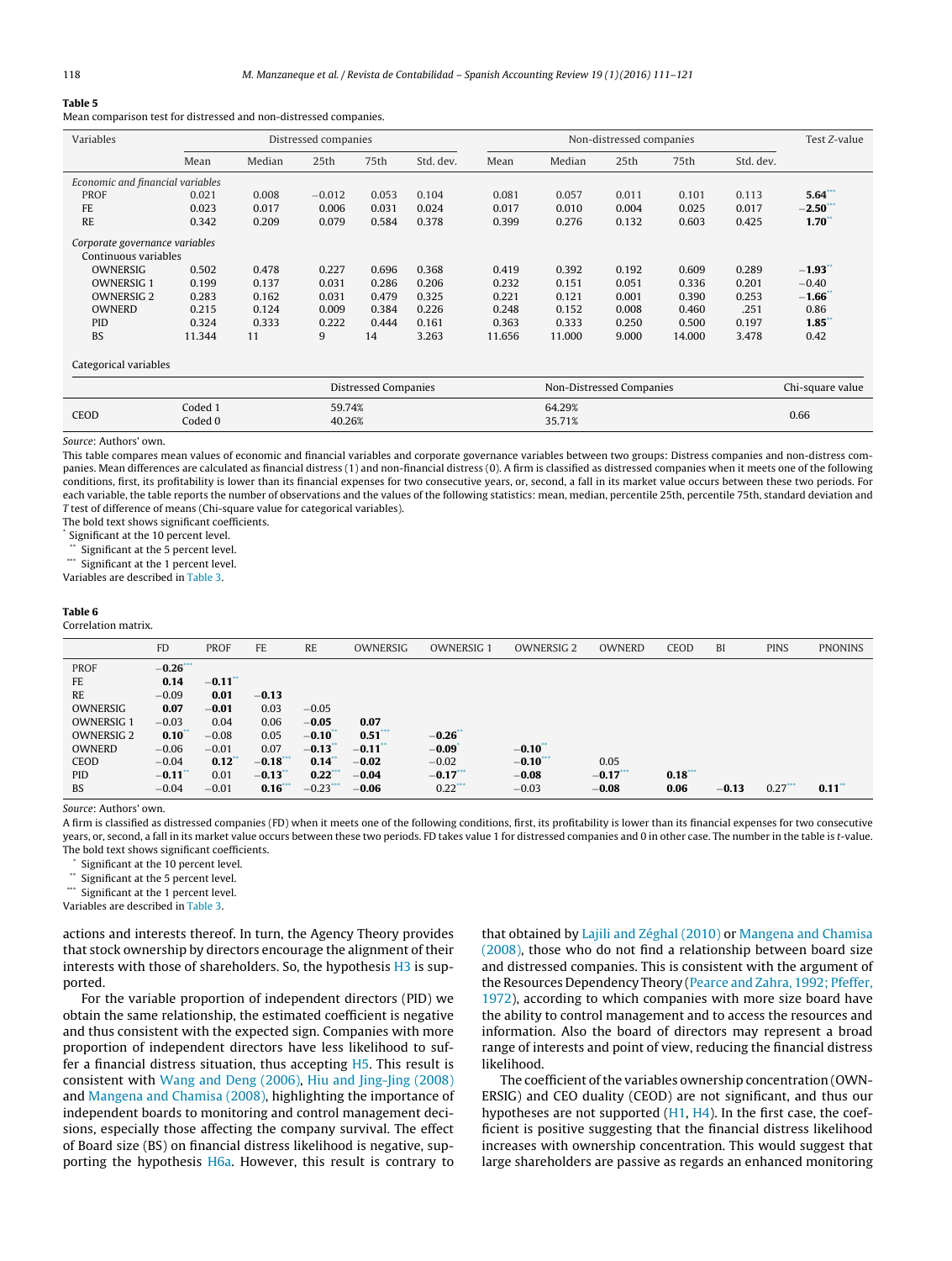<span id="page-8-0"></span>

Conditional logistic regression models.

| Variables                        | Predicted sign | Model 1         | Model 2              | Model 3             | Model 4             | Model 5                      | Model 6           | Model 7           | Model 8                      |
|----------------------------------|----------------|-----------------|----------------------|---------------------|---------------------|------------------------------|-------------------|-------------------|------------------------------|
| Economic and financial variables |                |                 |                      |                     |                     |                              |                   |                   |                              |
| <b>PROF</b>                      |                | $-5.842(1.370)$ | $-5.736$ 1.381       | $-5.780(1.389)$     | $-5.731(1.386)$     | $-5.704(1.379)$              | $-5.651(1.375)$   | $-5.677(1.369)$   | $-5.608(1.363)$ <sup>*</sup> |
| <b>FE</b>                        | $+$            | 14.724 (7.417)  | 15.469 (7.529)       | 17.319 (7.654)      | 17.840 (7.662)      | 15.261 (7.383)               | 15.767 (7.393)    | 15.503 (7.399)    | $16.099(7.410)^{*}$          |
| <b>RE</b>                        |                | $-0.001(0.003)$ | $-0.001(0.001)$      | $-0.203(0.333)$     | $-0.192(0.332)$     | $-0.149(0.329)$              | $-0.132(0.329)$   | $-0.111(0.328)$   | $-0.093(0.328)$              |
| Corporate governance variables   |                |                 |                      |                     |                     |                              |                   |                   |                              |
| OWNERSIG                         |                | 2.570 (4.500)   |                      | 0.220(0.522)        |                     | 0.106(0.511)                 |                   | 0.078(0.509)      |                              |
| <b>OWNERSIG1</b>                 | $+/-$          |                 | $-0.434(0.691)$      |                     | $-0.378(0.703)$     |                              | $-0.479(0.695)$   |                   | $-0.555(0.605)$              |
| <b>OWNERSIG 2</b>                | $+/-$          |                 | 0.281(0.469)         |                     | 0.576(0.590)        |                              | 0.433(0.579)      |                   | 0.422(0.574)                 |
| OWNERD                           |                | $-1.240(0.572)$ | $-1.279$             | $-1.035(0.541)^{t}$ | $-0.989(0.540)^{*}$ | $-1.014(0.535)$              | $-0.987(0.536)^*$ | $-0.989(0.532)^t$ | $-0.973(0.533)$              |
|                                  |                |                 | $0.589$ <sup>*</sup> |                     |                     |                              |                   |                   |                              |
| CEOD                             | $+$            | 0.361(0.275)    | 0.369                | 0.417(0.289)        | 0.426(0.289)        | 0.354(0.280)                 | 0.368(0.281)      | 0.333(0.278)      | 0.352(0.278)                 |
|                                  |                |                 | 0.275                |                     |                     |                              |                   |                   |                              |
| PID                              |                | $-1.401(0.731)$ | $-1.487$             | $-1.453(0.726)$     | $-1.463(0.727)$     | $-1.424(0.720)$ <sup>*</sup> | $-0.987(0.536)$   | $-1.373(0.716)$   | $-1.393(0.718)$ <sup>*</sup> |
|                                  |                |                 | 0.742                |                     |                     |                              |                   |                   |                              |
| <b>BS</b>                        | $+/-$          | $-0.079(0.040)$ | $-0.077$             | $-0.003(0.008)$     | $-0.070(0.039)^{*}$ | 0.020(0.204)                 | 0.001(0.208)      |                   |                              |
|                                  |                |                 | 0.040                |                     |                     |                              |                   |                   |                              |
| BS <sup>2</sup>                  |                |                 |                      |                     |                     | $-0.003(0.008)$              | $-0.003(0.008)$   |                   |                              |
| BS > 15                          |                |                 |                      |                     |                     |                              |                   | $-0.715(0.419)$   | $-0.708(0.422)$              |
| Year dummies                     |                | No              | N <sub>o</sub>       | Yes                 | Yes                 | <b>No</b>                    | N <sub>o</sub>    | N <sub>o</sub>    | N <sub>o</sub>               |
| Number of observations           |                | 308             | 308                  | 308                 | 308                 | 308                          | 308               | 308               | 308                          |
| -2 log likelihood                |                | $-170.966$      | $-170.966$           | $-151.433$          | $-150.630$          | $-152.192$                   | $-151.398$        | $-151.499$        | $-151.438$                   |
| Model $\chi^2$                   |                | 40.56           | $41.31$ <sup>*</sup> | 39.07***            | 40.67               | 37.55***                     | 39.14"            | 38.93**           | 39.05**                      |
| McFadden R <sup>2</sup>          |                | 0.118           | 0.121                | 0.114               | 0.119               | 0.109                        | 0.115             | 0.114             | 0.114                        |
| Nagelkerke $R^2$                 |                | 0.730           | 0.736                | 0.715               | 0.731               | 0.702                        | 0.717             | 0.699             | 0.716                        |

Source: Authors' own.

The variables are described in [Table](#page-5-0) 3. Standard error is reported in parentheses. In bold, significant coefficients.

\* Significant at the 10 percent level.

\*\* Significant at the 5 percent level.

\*\*\* Significant at the 1 percent level.

McFadden  $R^2$  o Pseudo  $R^2$  is a measure of the goodness-of-fit of the model that is equivalent to the  $R^2$ . Pseudo  $R^2 = [(-2LLnull - (-2LLfull)] / - 2LLnull]$ 

where <sup>−</sup>2LL is the likelihood value and where the null model is the one including only the constant. Nagelkerke is a test of goodness-of-fit distributed as  $R^2$ .

Model  $\chi^2$  is a statistical significance test, the model is significant if the probability is less than 0.05.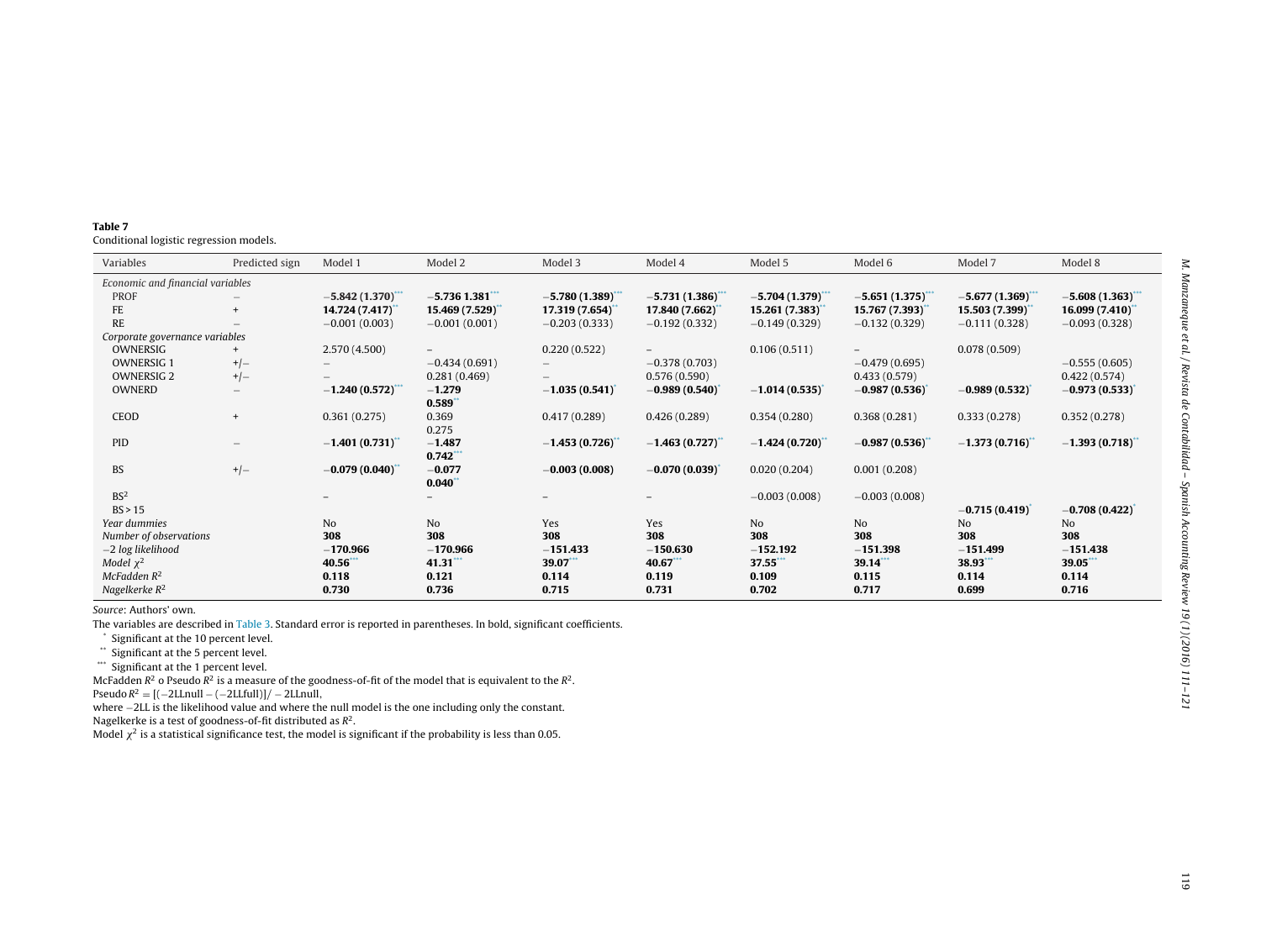<span id="page-9-0"></span>on management, alternatively, they do not have enough incentives to hold back the financial distress. So, our results are consistent with other empirical evidence [\(Elloumi and Gueyie, 2001; Lee and Yeh,](#page-10-0) [2004; Mangena and Chamisa, 2008; Parker et al., 2002\).](#page-10-0) Second, the variable CEO duality (CEOD) shows the expected sign (positive) although results are not significant as in the [Mangena and Chamisa](#page-10-0) [\(2008\)](#page-10-0) study. This result is consistent with the [Daily and Dalton](#page-10-0) [\(1994a\)](#page-10-0) and [Hiu and Jing-Jing \(2008\)](#page-10-0) studies.

In Model 2, when institutional (OWNERSIG 1) and noninstitutional (OWNERSHIP 2) large shareholders variables are included in the financial distress prediction models, the results show that this aspect is not significant for the study context. So, contrary to the previous empirical evidence ([Lee and Yeh, 2004;](#page-10-0) [Mangena and Chamisa, 2008\),](#page-10-0) institutional investors seem to be passive to monitoring the management activities in Spain; thus, the hypotheses H<sub>2</sub>a and H<sub>2</sub>b are not supported by the results. These results could be attributed to the fact that institutional investors do not have enough power or incentives to make the firms perform well [\(Edelen, 2001; Fich and Slezak, 2008\).](#page-10-0)

#### Further analysis

In order to test the robustness of the results some further analyses have been developed. First, since the economic situation is different each year, this situation can also influence on firms' failure likelihood [\(Foster, 1986; Lev and Thiagarajan, 1990\).](#page-10-0) Models 3 and 4 ([Table 7\)](#page-8-0) have been developed including year dummies to control that effect. However, the results remain unchanged so, in this case, the different economic situation present in all years of the studied period have no influence on business failure.

Second, the literature supports the idea that more members on the board contribute to the diversity of criteria and improve its efficiency ([Dalton, Daily, Johnson, & Ellstrand, 1999\)](#page-10-0) and independence [\(Pearce and Zahra, 1992\).](#page-10-0) Nevertheless it also accepts that large boards have greater coordination and information problems because there is less speed and efficiency in the decision-making process [\(Jensen, 1993; Lipton and Lorsch, 1992\).](#page-10-0) According to that, some literature suggests a nonlinear relationship between board size and performance (among others, [Yermack, 1996](#page-10-0) and [Karamanou and Vafeas, 2005\) a](#page-10-0)nd consequently also with business failure likelihood. To test this possibility the BS squared variable has been included into the Models 5 and 6. In these cases the variable BS is positive but non-significantly related to business failure likelihood.

Finally, a dummy variable has been created to control those observations that have boards with more than fifteen members (Models 7 and 8), over the recommendation in Unified Code of Good Governance ([Comisión Nacional del Mercado de Valores, 2006\)](#page-10-0) to Spanish companies. The results show the same negative relationship between that new variable and business failure likelihood. In summary, these analyses suggest that our results are robust.

## **Conclusions**

This paper extends prior empirical research on financial distress and corporate governance mechanisms filings in geographical context like Canada, U.S., China and UK to Spain, where overall analysis of this issue is still lacking. Spanish companies' ownership distribution and corporate governance system characteristics (ownership concentration, large directors' ownership, widespread CEO duality practice and large board size) more likely raise the agency problems and, therefore, they could contribute to worsening situations of financial distress. We investigate the effect of Spanish corporate governance mechanisms on the likelihood of financial distress.

The results show that corporate governance mechanisms as board ownership, proportion of independent directors and board size reduce the financial distress likelihood. However, ownership concentration, institutional or non-institutional large shareholders and CEO duality have no significant impact on financial distress likelihood. So, our research offers some important implication for the empirical literature about how corporate governance mechanisms influence on financial distress likelihood. First, our study provides empirical evidence on the relationship between corporate governance mechanisms and financial distress likelihood for the Spanish context where it is non-existent. Second, this paper offers empirical evidence regarding the negative relationship between board size and financial distress likelihood. Often, emphasis has been put on the need to reduce the size of boards, though in this case the evidence shows that more size could contribute to a greater diversity of opinion or, alternatively, improved access to information and increased the ability to control the management. Thirdly, institutional investors are not shown to be effective as mechanisms of corporate governance in the study context, contrary to the results of other researches. This raises important issues regarding what factors condition the exercise of power by institutional investors and what kind of interests they are what keep on the company. This analysis could shed light on the factors that contribute to avoid the company financial distress.

Although our results have several implications for corporate governance and financial distress literature, there are some limitations and unobservable issues. First of all, due to the focus on our study we have some obvious internal and external control mechanisms as General Meeting of Shareholders, the shareholders' activism, board training and professional experience, board diversity, the design of compensation contracts of directors or other measures of ownership concentration reflecting the effective shareholder control over the company. Second, the sample period is not long enough to study some issues as causality of variables and endogeneity problems. Third, we should go into detail about the reasons that lead to institutional investors to take a passive role in management control and monitoring to get over financial distress. Future research could analyze these issues to better understand the complexity of the financial distress process and their causes.

## **Conflict of interest**

The authors declare no conflict of interest.

## **Acknowledgments**

We appreciate the invaluable assistance of Professor Musa Mangena of Nottingham Trent University. His advice and suggestions have contributed significantly to the final outcome of this work.

#### **References**

- Altman, E. (1968). [Financial ratios, discriminant analysis and the prediction of cor](http://refhub.elsevier.com/S1138-4891(15)00020-5/sbref0005)[porate bankruptcy.](http://refhub.elsevier.com/S1138-4891(15)00020-5/sbref0005) [Journal of Finance](http://refhub.elsevier.com/S1138-4891(15)00020-5/sbref0005)[,](http://refhub.elsevier.com/S1138-4891(15)00020-5/sbref0005) [23](http://refhub.elsevier.com/S1138-4891(15)00020-5/sbref0005)[, 589–609.](http://refhub.elsevier.com/S1138-4891(15)00020-5/sbref0005)
- Altman, E. (1982). [Accounting implications of failure prediction models.](http://refhub.elsevier.com/S1138-4891(15)00020-5/sbref0010) [Journal of](http://refhub.elsevier.com/S1138-4891(15)00020-5/sbref0010) [Accounting, Auditing and Finance](http://refhub.elsevier.com/S1138-4891(15)00020-5/sbref0010)[,](http://refhub.elsevier.com/S1138-4891(15)00020-5/sbref0010) [6](http://refhub.elsevier.com/S1138-4891(15)00020-5/sbref0010)[, 4–31.](http://refhub.elsevier.com/S1138-4891(15)00020-5/sbref0010)
- Baysinger, B., & Hoskisson, R. (1990). [The composition of boards of directors and](http://refhub.elsevier.com/S1138-4891(15)00020-5/sbref0015) [strategic control: Effects on corporate strategy.](http://refhub.elsevier.com/S1138-4891(15)00020-5/sbref0015) [The Academy of Management](http://refhub.elsevier.com/S1138-4891(15)00020-5/sbref0015) [Review](http://refhub.elsevier.com/S1138-4891(15)00020-5/sbref0015), [15](http://refhub.elsevier.com/S1138-4891(15)00020-5/sbref0015)[, 72–87.](http://refhub.elsevier.com/S1138-4891(15)00020-5/sbref0015)
- Beasley, M. S. (1996). [An empirical analysis of the relation between the board of](http://refhub.elsevier.com/S1138-4891(15)00020-5/sbref0020) [directors composition and financial statement fraud.](http://refhub.elsevier.com/S1138-4891(15)00020-5/sbref0020) [The Accounting Review](http://refhub.elsevier.com/S1138-4891(15)00020-5/sbref0020)[,](http://refhub.elsevier.com/S1138-4891(15)00020-5/sbref0020) [71](http://refhub.elsevier.com/S1138-4891(15)00020-5/sbref0020)[,](http://refhub.elsevier.com/S1138-4891(15)00020-5/sbref0020) [443](http://refhub.elsevier.com/S1138-4891(15)00020-5/sbref0020)–[465.](http://refhub.elsevier.com/S1138-4891(15)00020-5/sbref0020)
- Beaver, W. (1966). [Financial ratios as predictors of failure.](http://refhub.elsevier.com/S1138-4891(15)00020-5/sbref0025) [Journal of Accounting](http://refhub.elsevier.com/S1138-4891(15)00020-5/sbref0025) [Research](http://refhub.elsevier.com/S1138-4891(15)00020-5/sbref0025), [4](http://refhub.elsevier.com/S1138-4891(15)00020-5/sbref0025)[, 71](http://refhub.elsevier.com/S1138-4891(15)00020-5/sbref0025)–[111.](http://refhub.elsevier.com/S1138-4891(15)00020-5/sbref0025)
- Beaver, W. (1968). [Market prices, financial ratios and prediction of failure.](http://refhub.elsevier.com/S1138-4891(15)00020-5/sbref0030) [Journal](http://refhub.elsevier.com/S1138-4891(15)00020-5/sbref0030) [of Accounting Research](http://refhub.elsevier.com/S1138-4891(15)00020-5/sbref0030)[,](http://refhub.elsevier.com/S1138-4891(15)00020-5/sbref0030) [6](http://refhub.elsevier.com/S1138-4891(15)00020-5/sbref0030)[, 179](http://refhub.elsevier.com/S1138-4891(15)00020-5/sbref0030)–[192.](http://refhub.elsevier.com/S1138-4891(15)00020-5/sbref0030)
- Blair, M. (1995). [Ownership and control: Rethinking corporate governance for the](http://refhub.elsevier.com/S1138-4891(15)00020-5/sbref0035) [twenty-first century](http://refhub.elsevier.com/S1138-4891(15)00020-5/sbref0035)[. Washington DC: The Brookings Institution.](http://refhub.elsevier.com/S1138-4891(15)00020-5/sbref0035)
- Brickley, J., Coles, J., & Terry, R. (1994). [Outside directors and the adoption of poison](http://refhub.elsevier.com/S1138-4891(15)00020-5/sbref0040) [pills.](http://refhub.elsevier.com/S1138-4891(15)00020-5/sbref0040) [Journal of Financial Economics](http://refhub.elsevier.com/S1138-4891(15)00020-5/sbref0040)[,](http://refhub.elsevier.com/S1138-4891(15)00020-5/sbref0040) [35](http://refhub.elsevier.com/S1138-4891(15)00020-5/sbref0040)[, 371](http://refhub.elsevier.com/S1138-4891(15)00020-5/sbref0040)–[390.](http://refhub.elsevier.com/S1138-4891(15)00020-5/sbref0040)